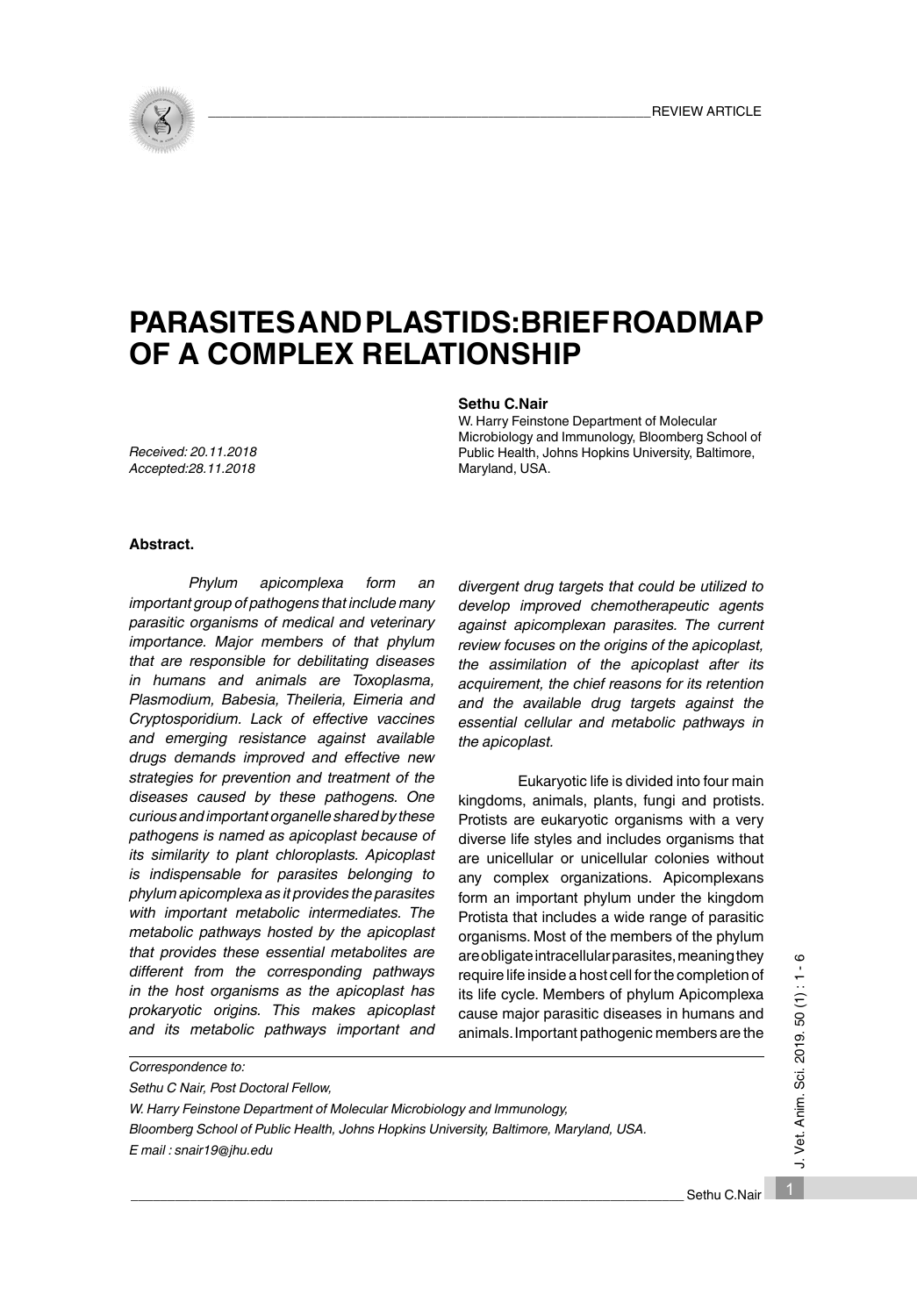Plasmodium , Toxoplasma, Babesia, Eimeria, Theileria and Cryptosporidium. Plasmodium is responsible for malaria, a lifethreatening disease responsible for half a million deaths a year. Toxoplasma, on the other hand is the most ubiquitous pathogen in the planet with about 75% of world's population infected without any apparent clinical symptoms, although the disease can be deadly in immunocompromised conditions. Other members of the phylum like Eimeria, Babesia and Theileria are responsible for important diseases in the animals, while Cryptosporidium is responsible for fatal diarrheal disease in infants.

Apicomplexans are named so because of the presence of the "apical complex" that is usually used for the purpose of cellular invasion and establishment of infection inside the cell (Morrissette *et al.,* 2002). Another important feature of the members of this phylum is the presence of a chloroplast like organelle, aptly named as the apicoplast *ie.* **apico**mplexan chloro**plast** (Lim *et al*., 2009). This short reviews aims to shed some light on the origins of this important organelleand the complex relationship that led to its retention through evolution. Finally , the efficacy of this organelle as an important drug target and a possible "achilles heel" for this diverse group of pathogens is also discussed briefly.

#### **Discovery and origins of apicoplast**

Apicoplast, the apicomplexan chloroplast, traces its origin to a photosynthetic chloroplast in another eukaryote , most probably a red algae (Janouškovec *et al*., 2010). Most chloroplast that we see in plants today are originated through endosymbiotic events through evolution, like mitochondria. Endosymbiosis is defined as a process through which one organism engulfs another for evolutionary benefits. The relict genome associated with this newly acquired endosymbiont is the primary evidence towards the independent existence of the endosymbiont before the acquirement process. For example, mitochondria in all eukaryotic cells has a very reduced genome for itself indicative of its free existence in time. The discovery of apicoplast in apicomplexan parasites was also based on the

discovery of this extra chromosomal genome that pelleted differently in a density gradient centrifugation of parasite extract (Gardner *et al.,* 1991). The presence of this non nuclear 35Kb genome paved way to speculations of another endosymbiotic organelle, other than mitochondria that had a 6Kb genome size. Sequencing of the genome and further analysis speculated that this newly discovered organellar genome was similar to chloroplast genome in plants. The physical presence of apicoplast was first visualized through insitu hybridization using probes targeted against the apicoplast genome in *Toxoplasma gondii* (McFadden *et al.,* 1996, McFadden and Waller, 1997). This exciting discovery was an opening door towards further research directed at understanding the origins as well as the roles of this endosymbiotic organelle in parasitic protists. Apicoplast in these parasitic organisms can be easily visualized using advanced microscopic techniques and immune staining (Fig 1 A and B)

## **Control and assimilation of the endosymbiont**

"Power and control means everything", as cliched as it sounds, it holds true even in case of smallest forms of eukaryotic life. Endosymbiosis is a messy process, engulfment of another organism requires stabilization and control over this newly acquired prey. This control is usually established by extensive transfer of genetic material from the acquired organism to the host organisms. Apicomplexan parasites also exerted control over its prey by extensive genetic transfer from apicoplast to its nuclear genome. Hence apicoplast was left out with a small genome of 35Kb in size, that primarily encodes for proteins required for the duplication of the genome (Wilson *et al*., 1996). All the other major proteins that are a part of metabolic pathways in the apicoplast are nuclear encoded and transported to the apicoplast using vesicular transport machinery. The vesicular transport of those proteins to the apicoplast is mediated by signal sequences at the beginning of the protein(Fig 2).

| Figure 2                                 |  | Cleavage site  |
|------------------------------------------|--|----------------|
|                                          |  | Mature protein |
| SP: Signal Peptide, TP: Transit Peptide. |  |                |

2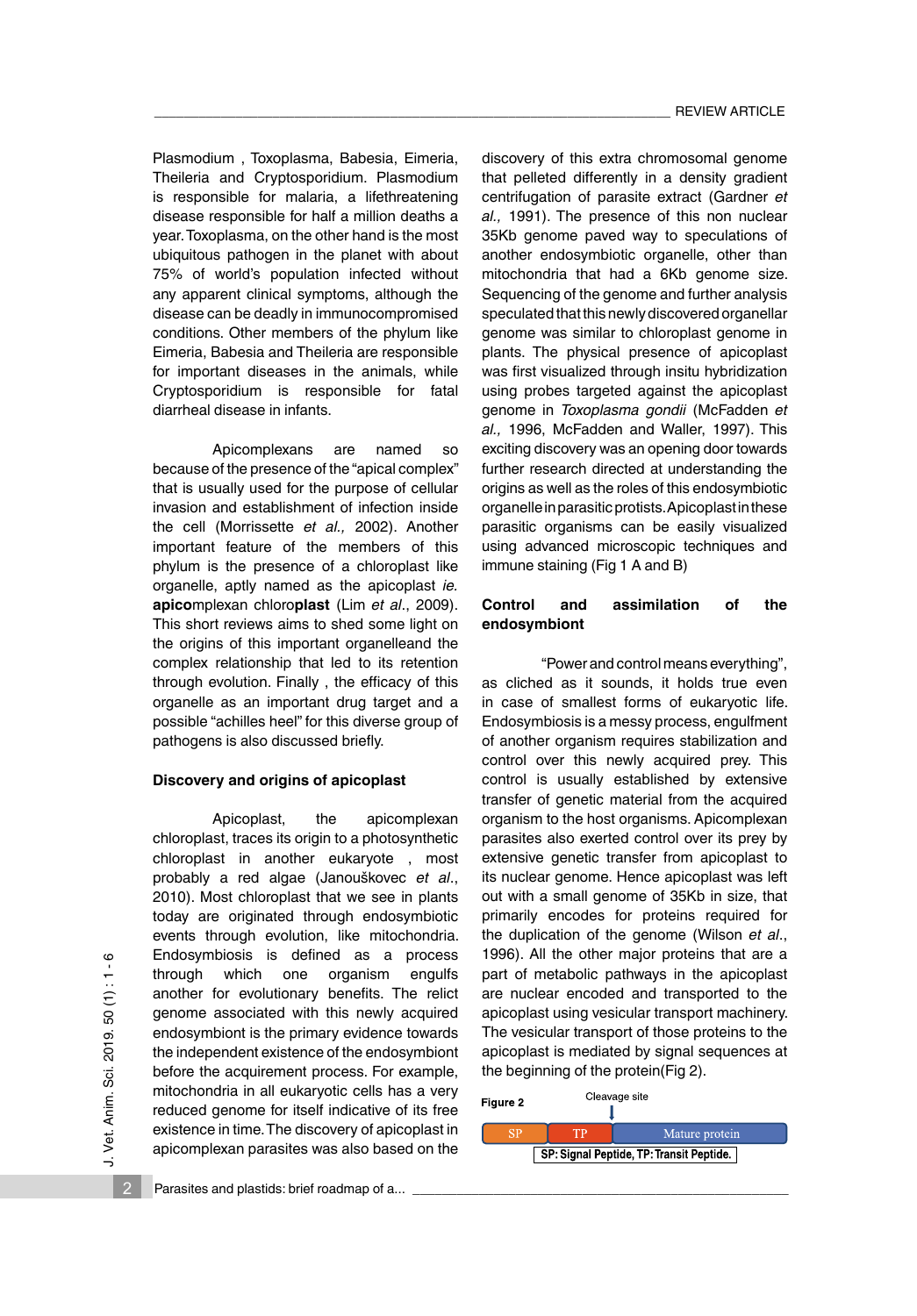

#### **Figure 1A**

**Apicoplast in** *Toxoplasma gondii:* This image on the top is human fibroblast cellular monolayer infected with the apicomplexan parasite *Toxoplasma gondii*. These parasites are expressing a green fluorescent protein in the apicoplast lumen. The presence of this protein in the apicoplast lumen helps easy visualization of this distinct compartment inside the parasite as a green dot.



#### **Figure 1B**

**Apicoplast in human malaria parasite** *Plasmodium falciparum***:** The image on the top is human red blood cell infected with the malaria parasite *Plasmodium falciparum*. For easy visualization of the parasite, its nucleus is stained with a blue satin called DAPI. The apicoplast of the parasite is visualized using a green fluorescent protein that was targeted to the apicoplast from the nucleus of the parasite(see below for targeting information).

All the proteins that is required for the apicoplast is encoded by the nuclear genome, made in the cytoplasm and then targeted to the apicoplast. The targeting is mediated by two signal sequences at the beginning of the protein; one signal peptide(SP) that takes it to the transport machinery in the endoplasmic reticulum and a transit peptide(TP) that directs it to the apicoplast. The mature protein is released into the apicoplast lumen after cleaving off the SP and TP in the apicoplast lumen by a transpeptidase enzyme.

## **Loss of photosynthesis and harnessing the metabolic benefits**

Although the plastid was acquired by the ancestors of apicomplexan parasites for photosynthetic process, they soon had lineages that no longer used light as a source of energy. Chloroplasts in these lineages of eukaryotic life completely lost their photosynthetic abilities through time.(Fig 3)

 The chief reason for the retention of chloroplasts in these organisms through evolution was the metabolic benefits associated with it. Ralph *et al.* (2004) reported that the major metabolic pathways hosted by the apicoplast are the fatty acid biosynthetic pathway, isoprenoid biosynthetic pathway and a shared heme biosynthetic pathway (between apicoplast and mitochondria(Fig4). The enzymes needed



#### **Figure 3**

**Cartoon depicting the probable course of events that led to the evolution of the non photosynthetic chloroplast, apicoplast**: The apicoplast resulted from the endosymbiosis of a eukaryote that carried a photosynthetic chloroplast. The ancestral organism that carried this photosynthetic chloroplast had lineages that lived in the dark that could not use the organelle for photosynthetic benefits. Hence, the chloroplast lost its photosynthetic abilities through time and was retained primarily because of its metabolic benefits

3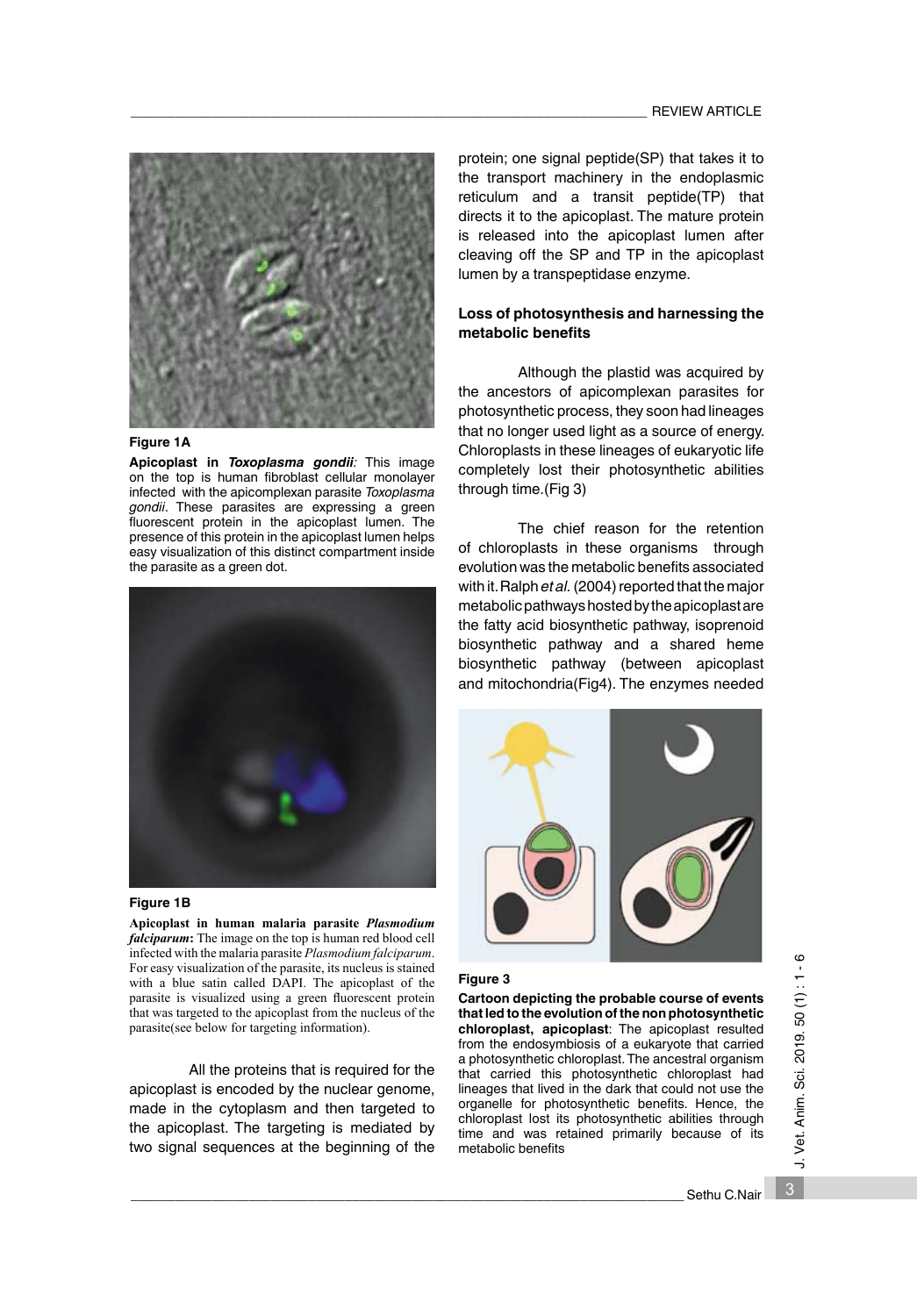for these biosynthetic pathways are nuclear encoded and then transported to the apicoplast (Foth *et al.,* 2003). The import of the metabolites that is required for the initiation of metabolic pathways is achieved using transporters on the membranes surrounding the apicoplast. These transporters called as triose phosphate transporters has been shown to be essential in Toxoplasma and Plasmodium (Brooks *et al.,* 2010). The requirement of these metabolic pathways has been studied in apicomplexan parasites through genetic as well as biochemical approaches. For example,in *Toxoplasma gondii*, genetic studies has shown that fatty acid and isoprenoid pathway are essential in the tachyzoite stages of the parasites(Nair *et al.,* 2011, Mazumdar *et al.,* 2006). In malaria parasite on the other hand, the fatty acid biosynthesis is completely dispensable during the blood stages of the parasite, but is only required during the mosquito and liver stages of the parasite(Van Schaijk *et al*., 2014). The only metabolic pathway that is required during the blood stages of malaria parasites is the isoprenoid biosynthetic pathway as the blood stages are susceptible to fosmidomycin, a drug targeting the isoprenoid pathway(Wiesner *et al.,* 2003). This led to further speculations that one of the chief forces that was behind the retention of the apicoplast might be its need

for the isoprenoid subunits from the apicoplast. This is further supported by the fact that most of the apicomplexan parasites processes redundant fattyacid biosynthetic pathways in the cytosol (Ramakrishnan *et al.,* 2013), but the only pathway that can make isoprenoid subunits comes from the apicoplast. Bioinformatic analysis across the apicomplexan parasites also clearly showed that the apicoplast localized isoprenoid biosynthetic pathway is one of the most conserved pathways across phylum. This argument was supported by recent experiments where the supplementation of the isoprenoid subunits in the culture medium used for invitro growth of *Plasmodium falciparum* resulted in the generation of apicoplast less parasites or parasites that could live without apicoplast in the presence of drug pressure (Yeh, E. and DeRisi, 2011). These apicoplast negative parasites is an excellent testimony to the hypothesis that isoprenoid biosynthesis could be the chief raison d'etre for the apicoplast (Nair and Striepin, 2011).

# **"Achilles heel" of apicomplexans**.

Another exciting prospect of having prokaryotic organelle in a eukaryotic organism is the possibility of using it as an excellent target for chemotherapeutic agents.



**Metabolic pathways in the apicoplast**: Apicoplast harbors three important metabolic pathways , Isoprenoid biosynthesis(DoxP), fatty Acids and Lipoic acid biosynthesis (FAS II) and Heme biosynthesis shared with mitochondria. The enzymes involved in the pathway are in pink circles. Other abbreviations, PT: Transporter for importing 3-Carbon compounds from cytoplasm like pyruvate and Phosphoenol pyruvate, PEP: Phosphoenol pyruvate, PK: Pyruvate kinase, PYR: Pyruvate, PDH: Pyruvate dehydrogenase, ACC: acetyl-coA carboxylase, DHA: Dihydroxyacetone phosphate, TPI: Triose phosphate isomerase, GA3P: Glyceraldehyde 3-phosphate, 1,3BPG: I,3 Bisphosphoglycerate, PGK: Phosphoglycerate kinase, 3-PGA: 3 Phosphoglycerate.

Parasites and plastids: brief roadmap of a...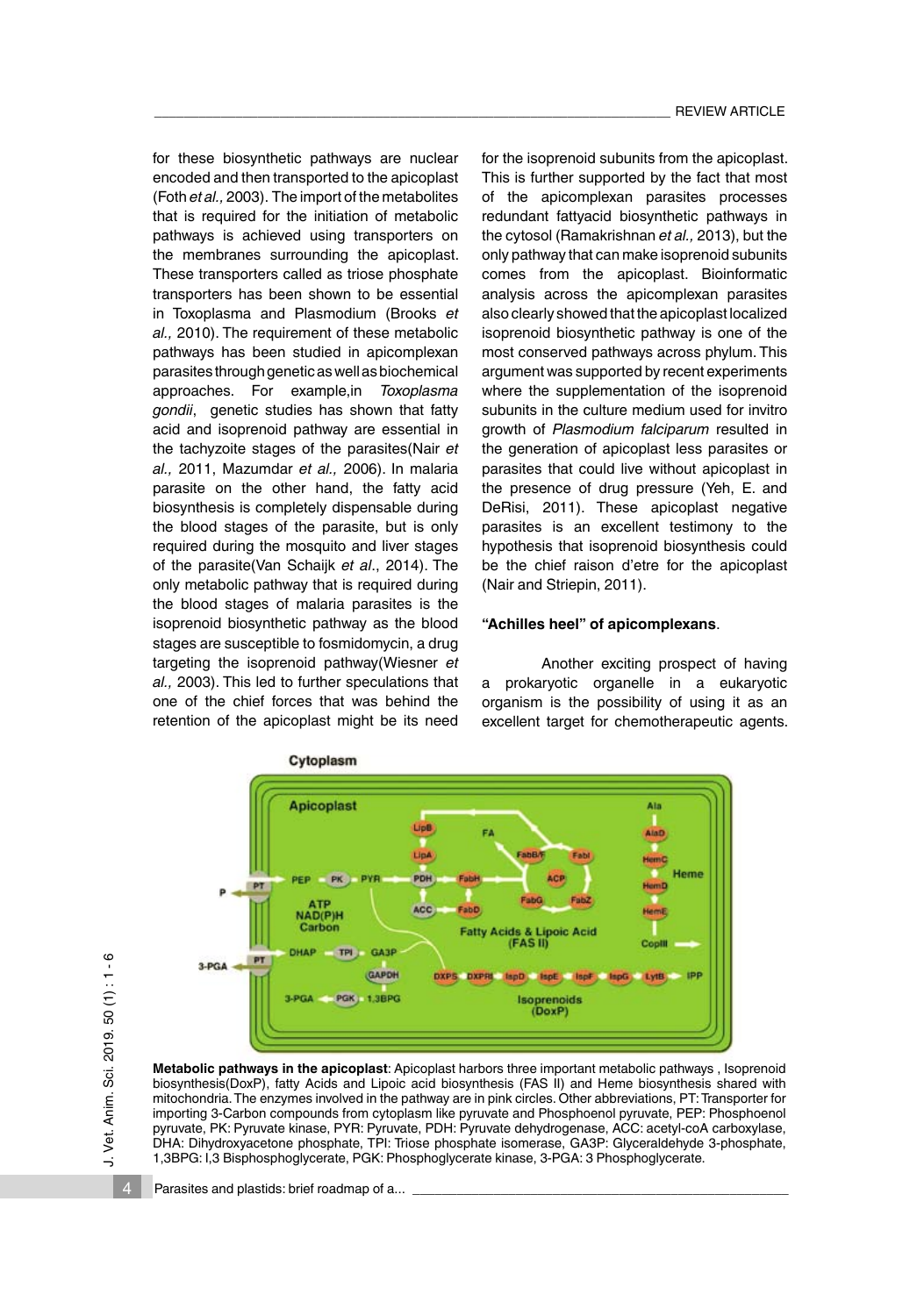|   | No  Name of drug    | Mode of action                                                                  |
|---|---------------------|---------------------------------------------------------------------------------|
|   | Ciprofloxacin       | DNA replication, Plastid DNA topoisomerase inhibition                           |
|   | 2   Rifampacin      | Plastid RNA polymerase inhibition                                               |
|   | 3   Doxycycline     | Inhibition of plastid protein translation, 16SrRNA inhibition                   |
|   | 4   Chloramphenicol | Inhibition of plastid protein translation, 23SrRNA inhibition                   |
| 5 | Erythromycin        | Inhibition of plastid protein translation ,23SrRNA inhibition                   |
|   | 6   Fosmidomyicn    | Inhibition of isoprenoid biosynthesis, DOXPRI inhibition                        |
| 7 | Triclosan           | Inhibition of fatty acid biosynthesis, Fab H inhibition                         |
| 8 | Thialactomycin      | Inhibition of fatty acid biosynthesis, Fab I inhibition                         |
| 9 | Amythiamycin        | Inhibition of plastid protein translation, elongation factor protein inhibition |

**Table. 1**

Apicoplast , being a member of all apicomplexan parasites, serves as an excellent "achilles heel" for this important group of pathogens. Apicoplast is host to important biochemical pathways that can serve as good targets for chemotherapeutic agents (Chakraborty, 2016). Isoprenoid biosynthetic pathway, the most conserved of all, is the target of the drug fosmidomycin that has been used clinically to treat malaria. Unfortunately, fosmidomycin shows little efficacy in Toxoplasma, possible due to inability of the drug to reach apicoplast (Ralph *et al.,* 2011). Fatty acid pathway is also an excellent target for drugs, commonly used against Toxoplasma and Plasmodium. Another way to target the organelle is to use drugs that can inhibit apicoplast DNA replication and translation. These are excellent broad spectrum antibiotics commonly used against bacterial infections, but also shows efficacy against apicomplexan parasites because of the presence of apicoplast. A comprehensive list of drugs that can target apicoplast and their possible mode of action is listed in Table 1.

# **Conclusions**

Apicomplexan parasites are an important threat to both human and animal life. The emerging resistance against the available drugs and the lack of effective vaccines against members of this phylum is a real threat. Most members of this phylum has an important organelle closely resembling plant chloroplast famously named as apicoplast, short for apicomplexan chloroplast. Hypothesized to be acquired during eukaryotic evolution for photosynthetic purpose by apicomplexan ancestors, the organelle lost its photosynthetic

ability as many other members of the phylum started living in the dark. But the organelle was retained because of its metabolic benefits to the host organism. These metabolic benefits from the apicoplast is also the biggest weakness of the parasite as the pathways encoded by the apicoplast are essentially prokaryotic and hence divergent from its eukaryotic host. Researchers have indeed used this inherent weakness of this parasite by developing effective chemotherapeutic agents against metabolic and housekeeping functions of the apicoplast. This notoriety associated with the apicoplast has earned it the name "the achilles heel of apicomplexans"

# **References**

- Brooks, C.F., Johnsen, H., van Dooren, G.G., Muthalagi, M., Lin, S.S., Bohne, W., Fischer, K. and Striepen, B. 2010. The toxoplasma apicoplast phosphate translocator links cytosolic and apicoplast metabolism and is essential for parasite survival. *Cell Host Microbe.*  **7** : 62–73.
- Chakraborty, A. 2016. Understanding the biology of the Plasmodium falciparum apicoplast; an excellent target for antimalarial drug development. *Life Sci.***158**:104–110.
- Foth, B.J., Ralph, S.A., Tonkin, C.J., Struck, N.S., Fraunholz, M., Roos, D.S., Cowman, A.F. and McFadden, G.I. 2003. Dissecting Apicoplast Targeting in the Malaria Parasite Plasmodium falciparum. *Science*. **299**(5607):705- 708.

5